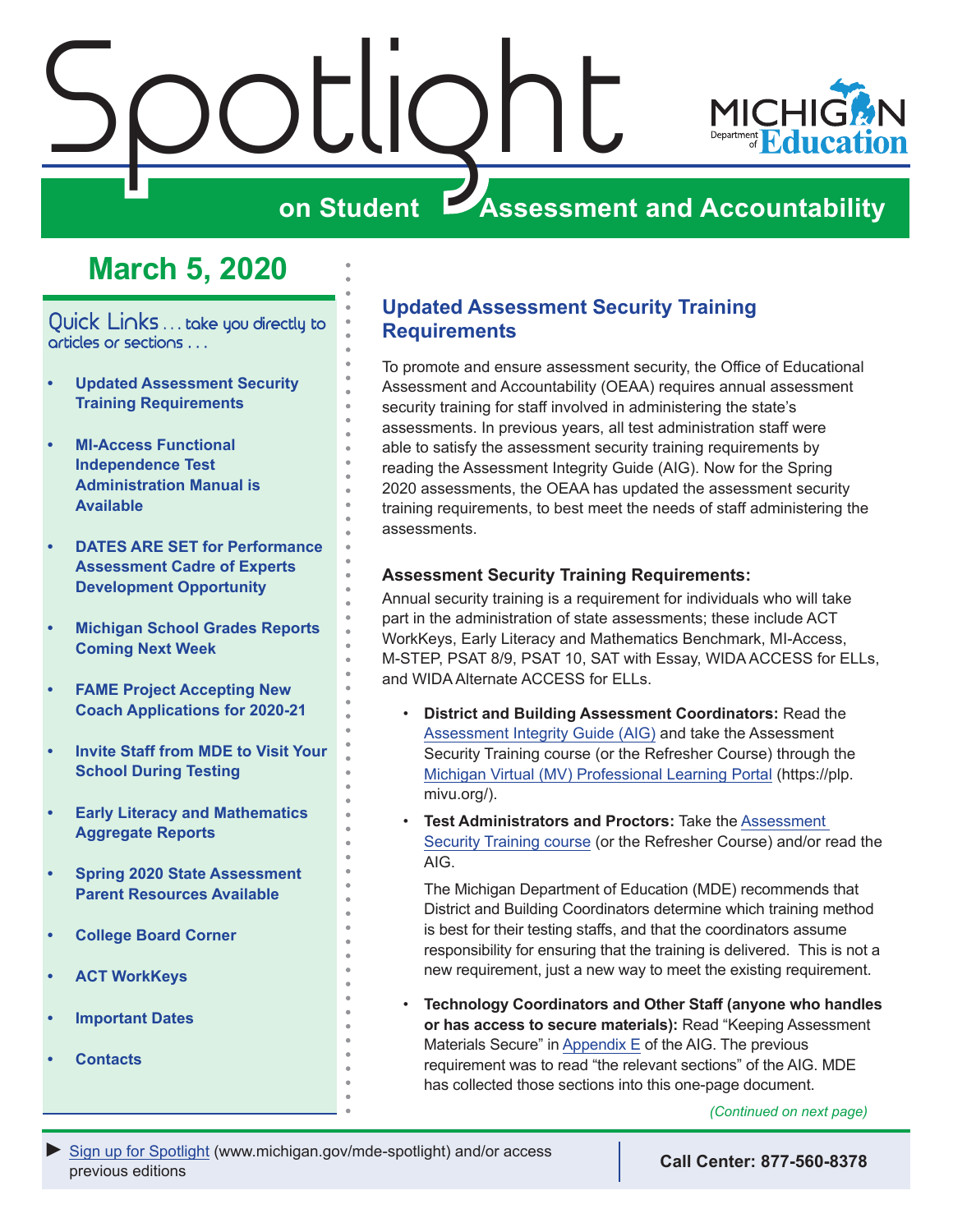#### <span id="page-1-0"></span>**About the Assessment Security Training course:**

The Assessment Security Training course was developed with the educator in mind, to provide training in secure test administration procedures and policies as it pertains to their role in administering the state's assessments. This interactive training, which is composed of four modules, allows test administration staff to:

- review the importance of test security during all phases of test administration
- know how to properly prepare for test administration
- understand what to do if something does not go as planned

Each module is designed to be completed in 10-15 minutes. Learners who complete all four modules and demonstrate their knowledge on a short comprehensive test will print a Certificate of Completion at the end of the training, to be kept on file within the district or building.

To streamline annual training, the training now includes a Refresher Course alternative for anyone who has completed the full course in previous school years. All learners will register for the same course in the catalog, and the system will route them to the refresher if they have successfully completed the full course previously. This separate course in the MV Professional Learning Portal starts with a pre-test, allowing users to "test out" of reviewing material they already know. The Refresher Course is expected to take about 15 minutes, which may vary based on the results of the pre-test.

[Register for the MDE Assessment Security 2020 training](http://bit.ly/MDEAssessmentSecurity) (http://bit.ly/MDEAssessmentSecurity). This course is available free of charge through the Michigan Virtual Professional Learning Portal.

### **MI-Access Functional Independence Test Administration Manual is Available**

The [Spring 2020 MI-Access Functional Independence \(FI\)](https://www.michigan.gov/documents/mde/MI-ACCESS_Functional_Independence_TAM_635412_7.pdf)  [Test Administration Manual \(TAM](https://www.michigan.gov/documents/mde/MI-ACCESS_Functional_Independence_TAM_635412_7.pdf)**)** is now available on the [MI-Access web page](http://www.michigan.gov/mi-access) (www.michigan.gov/mi-access) under the **What's New** and **Current Assessment Administration** sections.

The MI-Access FI TAM provides the information needed to ensure students who will be taking a MI-Access Functional Independence assessment are provided with the best possible testing experience and receive valid and reliable scores. It is required reading for MI-Access Coordinators at both the district and building levels, as well as for staff who will be serving as Test Administrators.

The Spring 2020 MI-Access Supported Independence/ Participation (SI/P) TAM will be available within the next week, and the Spring 2020 Focus on MI-Access Test Administration presentation will be posted no later than **March 19, 2020**. Watch the Spotlight to know when they are available.

## **DATES ARE SET for Performance Assessment Cadre of Experts Development Opportunity**

Are you interested in learning about, developing, and implementing Performance Assessments in your district or school while earning SCHECH hours? Join us as we work with the National Center for Assessment to develop Performance Assessments that are aligned to Michigan's Academic Standards and the Michigan model competencies. Competencies are groups of academic standards grouped according to relevance in instructional design. For more information about Competency-based Education in Michigan, refer to the article in the [February](https://www.michigan.gov/documents/mde/Spotlight_2-13-20_681160_7.pdf)  [13, 2020 Spotlight](https://www.michigan.gov/documents/mde/Spotlight_2-13-20_681160_7.pdf) for details on participant qualifications, opportunities, and expectations.

The dates for the in-person meetings are:

- June 22, 23, and 24, 2020
- August 10, 11, and 12, 2020
- October 13, 14, and 15, 2020
- December 9, 10, and 11, 2020

If you are interested in participating, submit your resume to [mde-oeaa@michigan.gov](mailto:mde-oeaa%40michigan.gov?subject=Performance%20Assessment%20Cadre%20of%20Experts) with the subject line: Performance Assessment Cadre of Experts.

**Call Center: 877-560-8378** (select appropriate option) for assistance with assessment or accountability issues

*(Continued on next page)*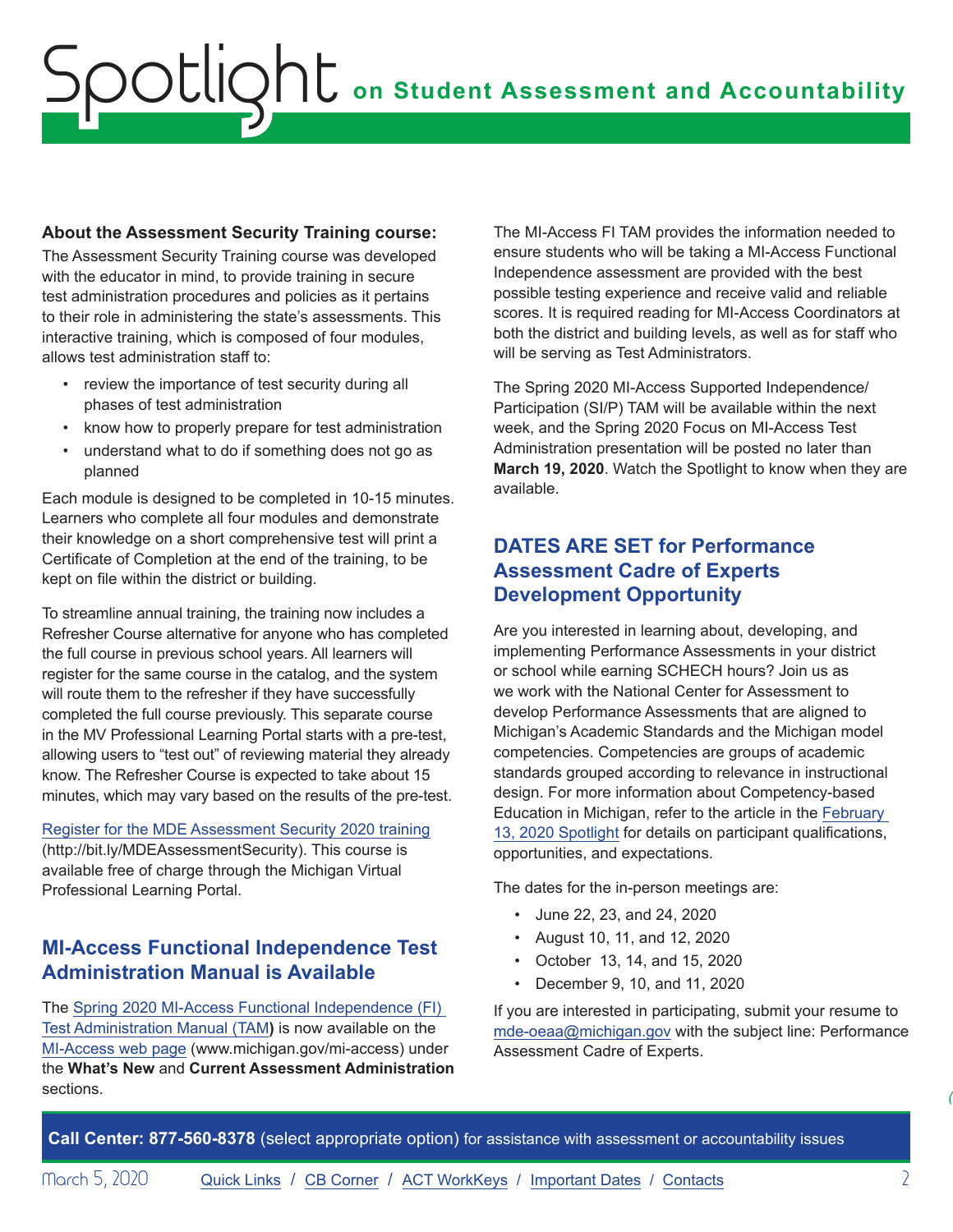### <span id="page-2-0"></span>**Michigan School Grades Reports Coming Next Week**

The Michigan Department of Education (MDE) will be making 2018-19 Michigan School Grades reports available for schools to preview next week on [MI School Data](http://www.mischooldata.org) (www. mischooldata.org). The Michigan School Grades System is a new accountability system that was signed into law in late 2018. In this system, schools will receive up to five letter grades and three ranking labels based on various school performance components. Schools will not receive an overall letter grade.

Authorized users of MI School Data will be able to preview the new school-level Michigan School Grades reports before results are released publicly in late March. In order to preview school results, authorized individuals will need to log into MI School Data once the new reports become available.

Additional information will be communicated directly to schools and districts next week.

We encourage you to review the informational guides and other helpful resources available for the [Michigan School](http://www.michigan.gov/mde-schoolgrades)  [Grades System](http://www.michigan.gov/mde-schoolgrades) (www.michigan.gov/mde-schoolgrades). Resource materials will be posted as they become available.

## **FAME Project Accepting New Coach Applications for 2020-21**



The Formative Assessment for **Michigan Educators (FAME) project** is entering its 13th year and is now  $\overline{\text{ssymen}^{\text{S}}\text{SNNER}}$  seeking interested educators who

would like to lead a local learning team of teachers to explore, implement, and reflect on the formative assessment process in their classrooms. FAME coaches are not expected to be the local expert on the formative assessment process – rather FAME coaches are learners along with their learning team.

More information on the FAME project and access to the online [2020-21 New FAME Coach application](https://www.surveymonkey.com/r/NewCoachApp) (https://www. surveymonkey.com/r/NewCoachApp) is available on the [MDE Formative Assessment Process page](http://www.michigan.gov/formativeassessment) (www.michigan. gov/formativeassessment) or the [FAME public page](https://famemichigan.org) (https:// famemichigan.org)

The deadline to apply is **Friday, May 1, 2020**. If you have any questions, contact Kimberly Young, MDE/OEAA, at [youngk1@michigan.gov](mailto:youngk1%40michigan.gov?subject=) or 517-241-7061

## **Invite Staff from MDE to Visit Your School During Testing**

Would you like to show the Michigan Department of Education (MDE) how standardized assessment looks in your district or building? Would you like an opportunity to sit down with MDE staff to discuss what works—and what doesn't—when administering the M-STEP and MI-Access assessment(s)?

MDE test administration staff are working to schedule school visits during the spring testing windows. The goal of these visits is to observe one or two test sessions and talk to your building and/or district team about what goes well during testing, and where we could improve.

If you are interested in having staff from MDE visit your district or school during testing, email [mde-oeaa@michigan.](mailto:mde-oeaa%40michigan.gov?subject=) [gov](mailto:mde-oeaa%40michigan.gov?subject=) with:

- your school or district information
- your contact information
- when you would like to invite us (please provide a few options based on your testing schedule)
- anything specific you would like to show or discuss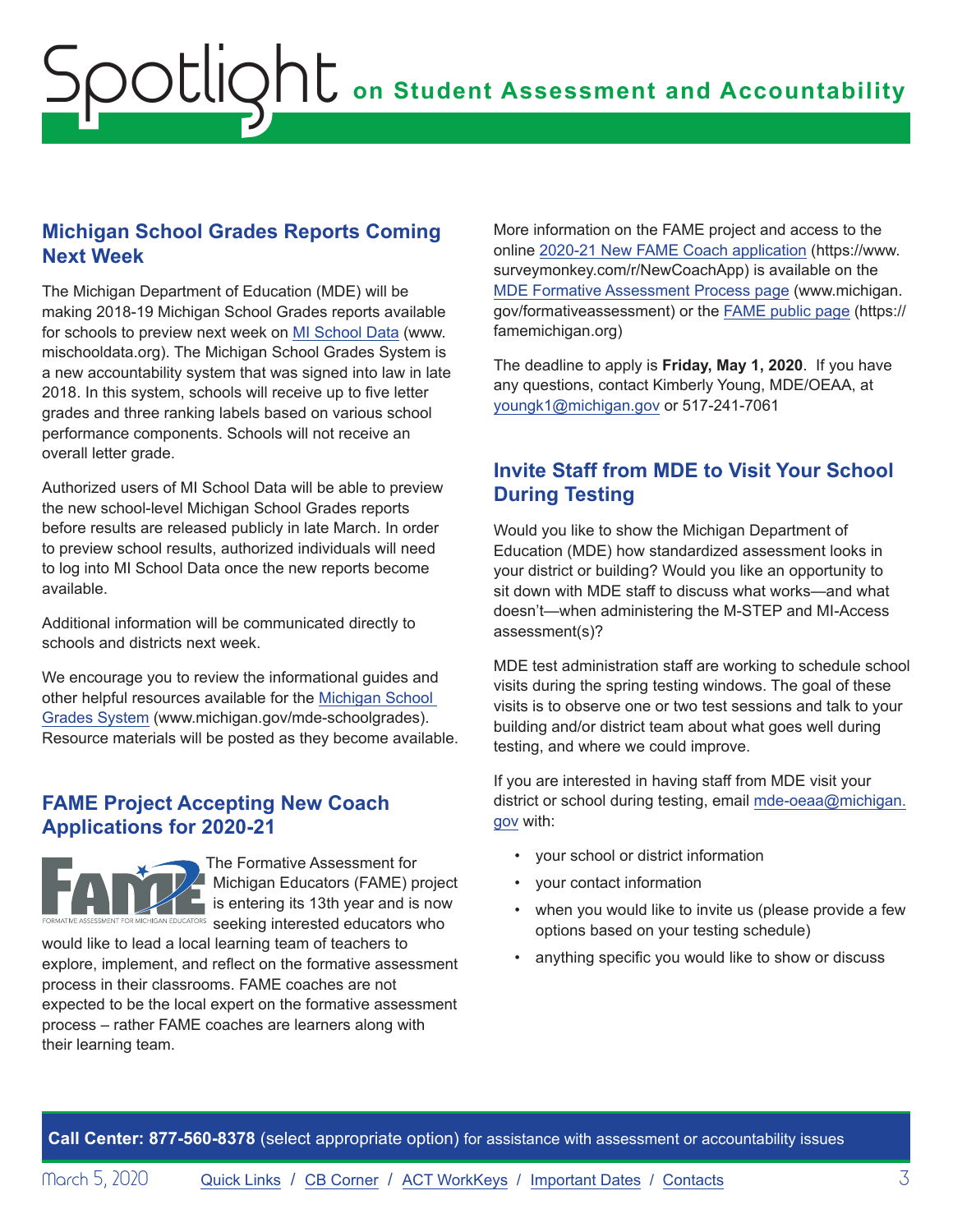### <span id="page-3-0"></span>**Early Literacy and Mathematics Aggregate Reports**

Early Literacy and Mathematics Benchmark Assessment aggregate-level Demographic Reports for the Winter 2020 administration are available in the Dynamic Score Reporting. Aggregate-level reports currently available:

- Demographic Report
- Fall to Winter Change Report

For additional details about these reports and how to access them, refer to the article in the [February 27, 2020 Spotlight](https://www.michigan.gov/documents/mde/Spotlight_2-27-20_682276_7.pdf).

## **Spring 2020 State Assessment Parent Resources Available**

As the administration window approaches for M-STEP, PSAT 8/9, PSAT 10, and MME, schools and teachers will start to get questions from parents regarding how their children will experience state testing in 2020. The Michigan Department of Education's (MDE) updated [Communication](https://www.michigan.gov/documents/mde/Communications_Toolkit_Administration_Spring2020_682094_7.docx)  [Toolkit—Spring 2020](https://www.michigan.gov/documents/mde/Communications_Toolkit_Administration_Spring2020_682094_7.docx) can help.

The Communication Toolkit—Spring 2020 contains a variety of helpful talking points, handouts, presentations, and templates to help administrators and teachers communicate with families before this year's testing begins. The Communications Toolkit can also assist schools in answering questions that might arise, including requests to allow children to "opt out" of testing.

The Communication Toolkit—Spring 2020 is available now in the "Current Assessment Administration" section on each of these state assessment web pages:

- [M-STEP](www.michigan.gov/mstep) (www. michigan.gov/mstep)
- [MME](www.michigan.gov/mme) (www.michigan.gov/ mme)
- [MI-Access](http://www.michigan.gov/mi-access) (www.michigan.gov/mi-access)
- [PSAT](http://www.michigan.gov/psat) (www.michigan.gov/psat)
- [WIDA](www.michigan.gov/wida) (www.michigan.gov/wida)

The Toolkit points to the helpful resources geared specifically to students and their families/guardians that can be found in the Parent/Student Information section of each assessment web page. Some examples include:

- Student Testing: What Parents Can Do to Help Students Prepare
- Michigan's State Assessment System: What It Is, What It Means, What It Offers (handout and PowerPoint presentation available
- MI-Access: What It Is, What It Means, What It Offers
- State Superintendent message to families and guardians (including opt-out information)
- What Parents Should Know About Assessment
- Parent/Student videos on the [MDE YouTube](https://www.youtube.com/results?search_query=Michigan+Department+of+Education+M-STEP)  [Assessment playlist](https://www.youtube.com/results?search_query=Michigan+Department+of+Education+M-STEP) (https://tinyurl.com/sxr3xrp)

Thank you for reviewing and sharing these useful tools with your staff, students, and families.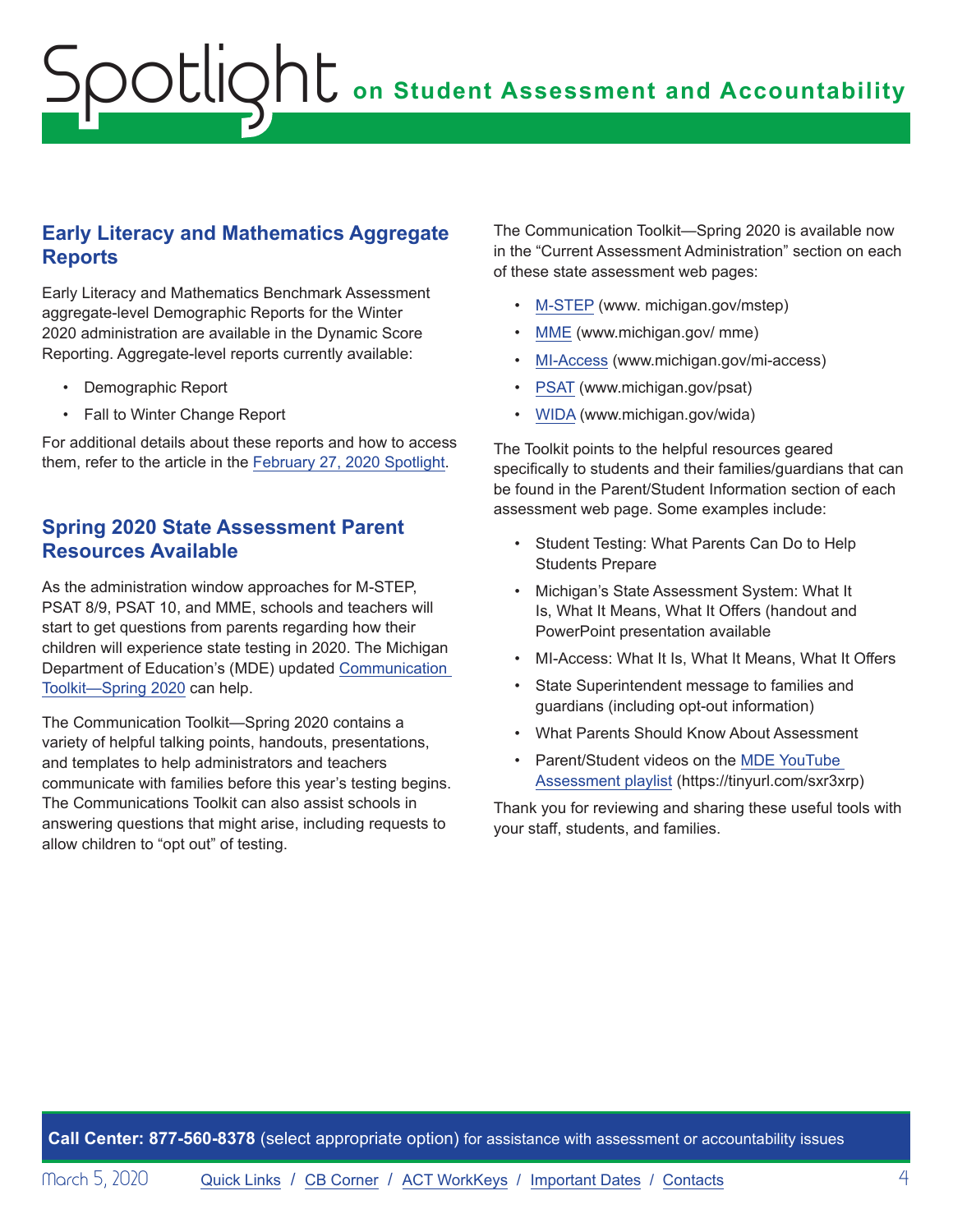## <span id="page-4-1"></span><span id="page-4-0"></span>College Board Corner

*Information on SAT*®*, PSAT*™ *8/9, and PSAT*™*10 provided by the College Board*

### **Questions about Spring PSAT 8/9, PSAT 10, or SAT?**

- Call the Michigan Educator Hotline: 866-870-3127 (select Option 1)
- Email [michiganadministratorsupport@collegeboard.org](mailto:michiganadministratorsupport%40collegeboard.org?subject=)

## **Training**

Test coordinators for the SAT with Essay, PSAT 10, and PSAT 8/9 should have received an email with a link to access the required training this week. If the coordinator did not receive the email, the online training can also be accessed directly through the [Training for the SAT Suite](http://www.collegeboard.org/ptat)  [of Assessments web page](http://www.collegeboard.org/ptat) (www.collegeboard.org/ptat). Coordinators are required to complete training every year, even if they have completed it in prior years. There is one Michigan training that covers the SAT with Essay, PSAT 10, and PSAT 8/9 this year.

The training is divided into three modules: one for coordinators, one for proctors, and one for SSD coordinators. The SSD coordinator training module is the same as the coordinator training module. If the

SSD coordinator is acting as a proctor on test day, it is recommended they complete the proctor training rather than the coordinator training. The proctor module is specific to test day activities related to proctor responsibilities.

The coordinator is responsible for training test day staff. The table below describes options to accomplish this. Using the online training requires a College Board Professional Account. One can be created on the [College Board website](http://www.collegeboard.org) (www.collegeboard.org), if needed.

**Note:** The Michigan Department of Education has additional training requirements related to test security that must be completed. Refer to the article **[Updated](#page-0-0)  [Assessment Security Training Requirements](#page-0-0)** on page 1 of this edition of the Spotlight.

| Role                                                                  | Information about Training                                                                                                                                                                     | How to Access Online Training                                                                                                          |
|-----------------------------------------------------------------------|------------------------------------------------------------------------------------------------------------------------------------------------------------------------------------------------|----------------------------------------------------------------------------------------------------------------------------------------|
| SAT, PSAT 10,<br>and PSAT 8/9<br>Coordinator                          | Online coordinator training is required every year.                                                                                                                                            | Select the link in training email or go<br>to the College Board website (www.<br>collegeboard.org/ptat)                                |
| <b>SSD Coordinator</b>                                                | Online SSD coordinator training is optional but<br>highly recommended; must be trained by the test<br>coordinator in some way.                                                                 | Access the training link, then choose<br>training for SSD coordinator (same<br>training as the test coordinator training)              |
| <b>Backup Coordinator</b><br>for SAT, PSAT 10,<br>and PSAT 8/9        | Online coordinator training is optional but highly<br>recommended, must be trained by the test<br>coordinator in some way.                                                                     | Access the training link, then choose<br>training for test coordinator                                                                 |
| Proctors for SAT,<br>PSAT 10, and PSAT<br>8/9                         | Online training module for proctors is optional<br>but highly recommended; must be trained by the<br>test coordinator in some way; can be completed<br>individually or in a group environment. | Access the training link, then choose<br>training for proctor                                                                          |
| Hall and Room<br>Monitors for SAT,<br>PSAT 10, and<br><b>PSAT 8/9</b> | Must be trained by the coordinator in some<br>way; PowerPoint is available to provide to<br>monitors; can be viewed individually or in a group<br>environment.                                 | Hall and Room Monitor Training<br>available on the MME web page (www.<br>michigan.gov/mme) or PSAT web page<br>(www.michigan.gov/psat) |

*(Continued on next page)*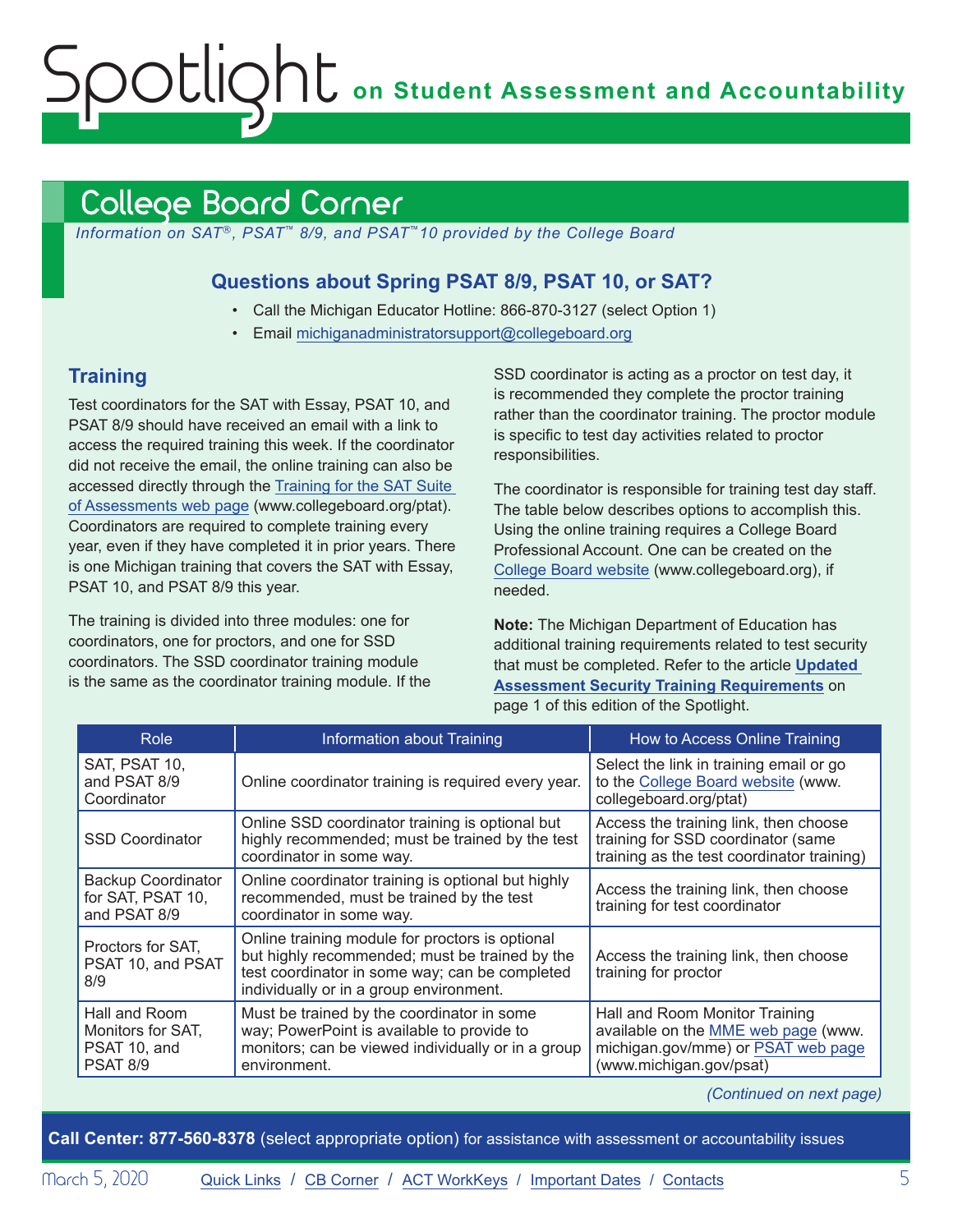## **Coming Soon**

- The Nonstandard Administration Report (NAR) in SSD Online will be available to generate the week of **March 16, 2020**.
- Preadministration and testing materials arrive the week of **March 23, 2020**. Schools on spring break during that week will receive their materials the week of **March 30, 2020**.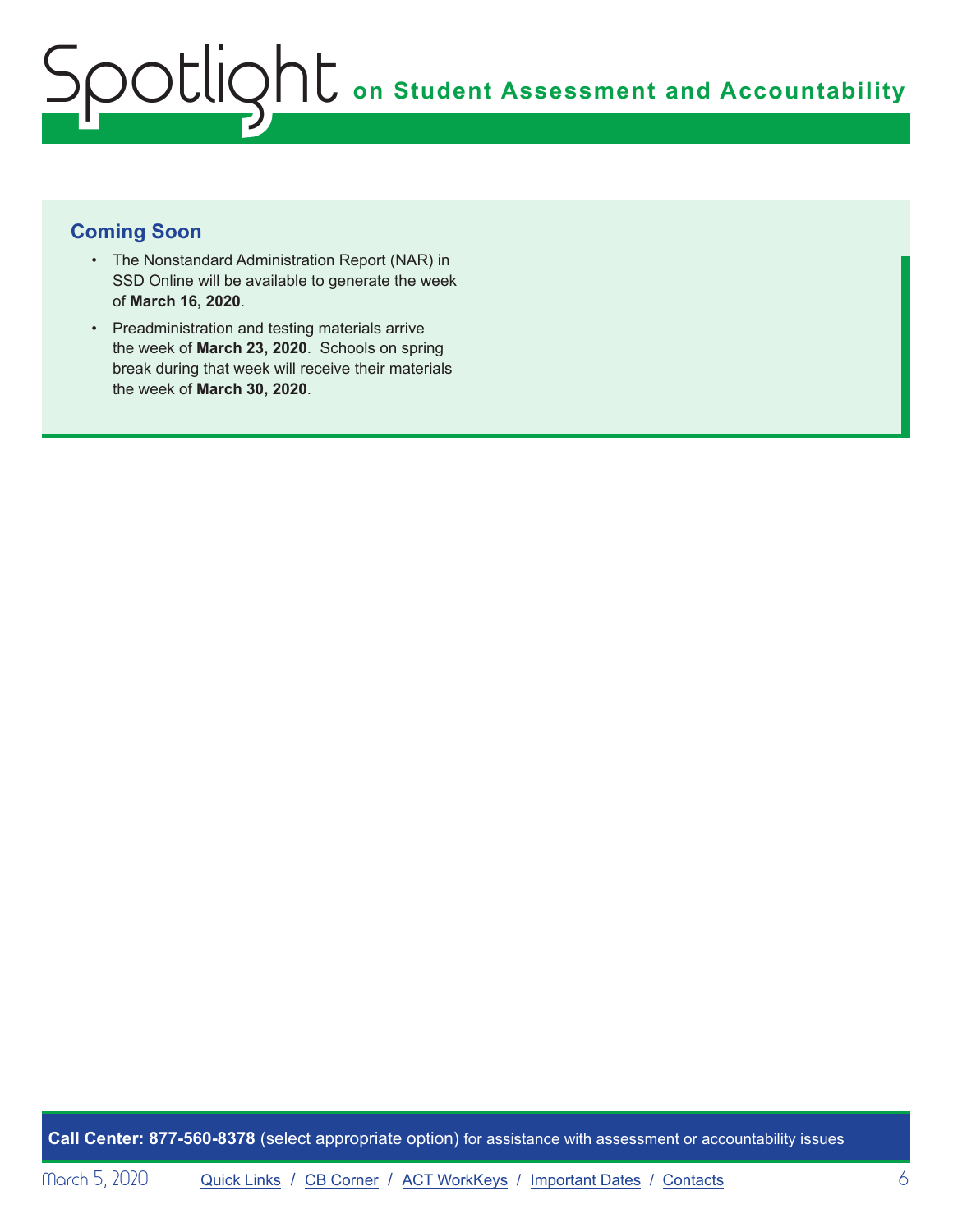**on Student Assessment and Accountability**

<span id="page-6-1"></span>

Information on ACT<sup>®</sup> WorkKeys<sup>®</sup> provided by the ACT.

#### **Preparing for the Test Administration**

<span id="page-6-0"></span>Spotlight

Test day is just a few weeks away so it's time to start preparing!

The ACT WorkKeys Test Coordinator will receive the test materials for the April 15, 2020 test date either the week of **March 9, 2020** or the week of **March 16, 2020**, as selected by your school on the Manage Participation screen in PearsonAccess<sup>next</sup>. Refer to the February 27, [2020 Spotlight Newsletter](https://www.michigan.gov/documents/mde/Spotlight_2-27-20_682276_7.pdf) (www.michigan.gov/mdespotlight) for additional information about receiving, checking in, and ordering additional test materials.

The ACT WorkKeys Test Coordinator must select and train test day staff using the guidelines detailed in the [ACT Test Coordinator Information Manual](https://www.act.org/content/dam/act/secured/documents/pdfs/state-district-test-coordinator-paper-test.pdf) beginning on page 14. This manual, plus training videos and links to the ACT-hosted training webinars are posted on the [ACT State Testing website](http://www.act.org/stateanddistrict/michigan) (http://www.act.org/ stateanddistrict/michigan) on the **WorkKeys on Paper** page in the **Preparation** and/or **Administration** stages.

**Note:** The Michigan Department of Education has additional training requirements related to test security that must be completed. Refer to the article [Updated](#page-0-0)  [Assessment Security Training Requirements](#page-0-0) on page 1 of this edition of this Spotlight.

The ACT WorkKeys Test Coordinator must select the test site and reserve testing rooms using the guidelines detailed in the [ACT Test Coordinator Information Manual](https://www.act.org/content/dam/act/secured/documents/pdfs/state-district-test-coordinator-paper-test.pdf) beginning on page 8.

School staff must prepare each student's answer document.

• **Apply Pre-ID barcode label:** Apply the Pre-ID barcode label on page four of the answer document in the shaded area. All answer documents must have a Pre-ID label (locally print a label from the OEAA Secure Site if necessary).

Apply the label right-to-left to ensure the black bars are not covered and processing is not delayed. Do not place the barcode label on the front page or in any other location on the answer document.



- **Block 3 ID Number:** This field is optional but highly recommended to ensure that students are correctly matched across the ACT, SAT, and M-STEP assessments—the required components of the Michigan Merit Exam—in the event the barcode label comes off or becomes unscannable. Be sure to use the 10-digit student Unique Identification Code (UIC) number on the barcode label immediately preceding the student's name.
- **Block 16 Form Type:** Complete this block by indicating the applicable form type that the individual student will be taking.
- **Block 17 Report Codes:** Complete this block by indicating the applicable reporting code for the individual student. If the pre-printed choices do not apply to an individual student, leave the field blank.
- **Block 18 Reporting High School Code:** Do not complete this block. Student's score reports will be sent to the school where the student tested even if this field is completed.
- **Block 26 Local Use Items:** Complete this block using the State Use Questions listed in the [Administration Supplement](http://www.act.org/content/dam/act/unsecured/documents/AdministrationSupplementWorkKeys-MI.pdf) received with the test materials and posted on the [ACT State Testing](http://www.act.org/stateanddistrict/michigan)  [website](http://www.act.org/stateanddistrict/michigan) (http://www.act.org/stateanddistrict/

*(Continued on next page)*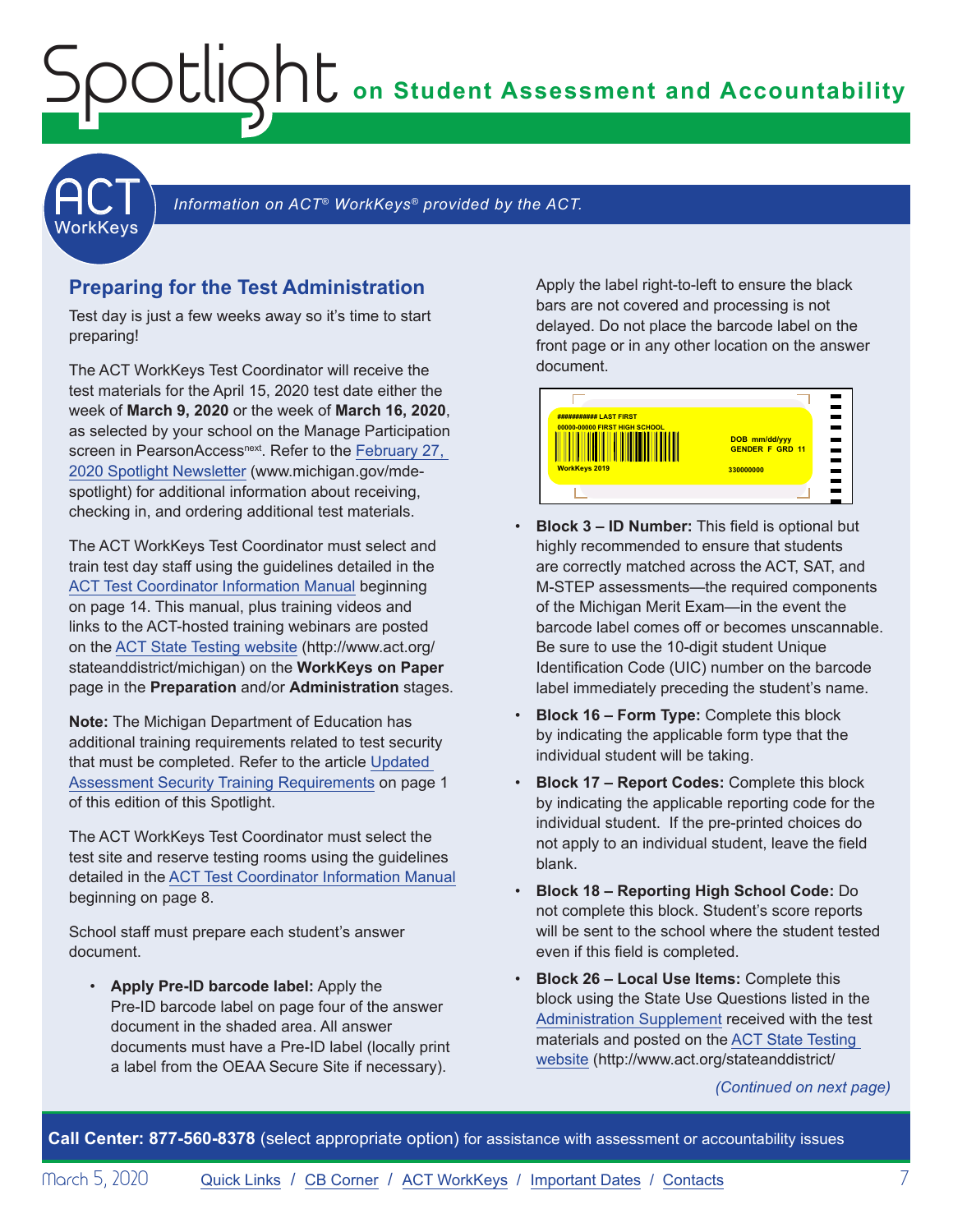michigan) on the **WorkKeys on Paper** page in the **Administration** stage. These questions collect additional information about students and accommodations usage. This can be done before or after the students complete their demographic information in a non-test session, but it must be completed before the actual testing session begins. Questions that do not apply to an individual student should be left blank.

Students must complete the demographic and address information in blocks 1 and 2, 4 through 15, and 25 of their own answer document.

- Plan 30 minutes for students to complete this information, either in a separate non-test session or right before the actual test. Completing these fields after testing will be considered a misadministration and scores will be canceled.
- Verbal instructions for completing the demographic fields are detailed in the [ACT](http://www.act.org/content/dam/act/secured/documents/pdfs/WK-Admin-SD-Std-Time-Paper-Secured.pdf)  [WorkKeys Administration - Standard Time Paper](http://www.act.org/content/dam/act/secured/documents/pdfs/WK-Admin-SD-Std-Time-Paper-Secured.pdf) and the [ACT WorkKeys Administration Manual for](http://www.act.org/content/dam/act/secured/documents/pdfs/WK-Admin-SD-Accoms-Secured.pdf)  [Accommodations and English Learner Supports](http://www.act.org/content/dam/act/secured/documents/pdfs/WK-Admin-SD-Accoms-Secured.pdf) manuals posted on the [ACT State Testing](http://www.act.org/stateanddistrict/michigan)  [website](http://www.act.org/stateanddistrict/michigan) (http://www.act.org/stateanddistrict/ michigan) on the **WorkKeys on Paper** page in the

#### **Administration** stage.

The ACT WorkKeys Test Coordinator must store all secure test materials, including student answer documents, in a secure location until test day, using the guidelines detailed in the [ACT Test Coordinator](https://www.act.org/content/dam/act/secured/documents/pdfs/state-district-test-coordinator-paper-test.pdf)  [Information Manual](https://www.act.org/content/dam/act/secured/documents/pdfs/state-district-test-coordinator-paper-test.pdf) beginning on page 24.

For all upcoming events and deadlines, be sure to reference the following documents:

- [ACT WorkKeys Schedule of Events](http://www.act.org/content/dam/act/unsecured/documents/ScheduleofEventsWorkKeys-MI.pdf) posted on the [ACT State Testing website](http://www.act.org/content/act/en/products-and-services/state-and-district-solutions/michigan.html) (www.act.org/ districtandstate/michigan.html) on the **WorkKeys on Paper** page
- [MME List of Important Dates Spring 2020](https://www.michigan.gov/documents/mde/MME_List_of_Important_Dates_668755_7.pdf)  found on the [MME web page](www.michigan.gov/mme) (www.michigan.gov/ mme) under **General Information**

### **Contacting ACT**

If you have questions, you may:

- 1. contact ACT via the [Contact Us web page](http://www.act.org/aap/state/contact.html) [\(www.act.org/aap/state/contact.html](https://www.act.org/aap/state/contact.html))
- 2. call ACT at 800-553-6244, 9:30 a.m. 6:00 p.m. ET
	- standard time: ext. 2800
	- accommodations: ext. 1788
- 3. email accommodations questions to [ACTStateAccoms@act.org](mailto:ACTStateAccoms%40act.org?subject=)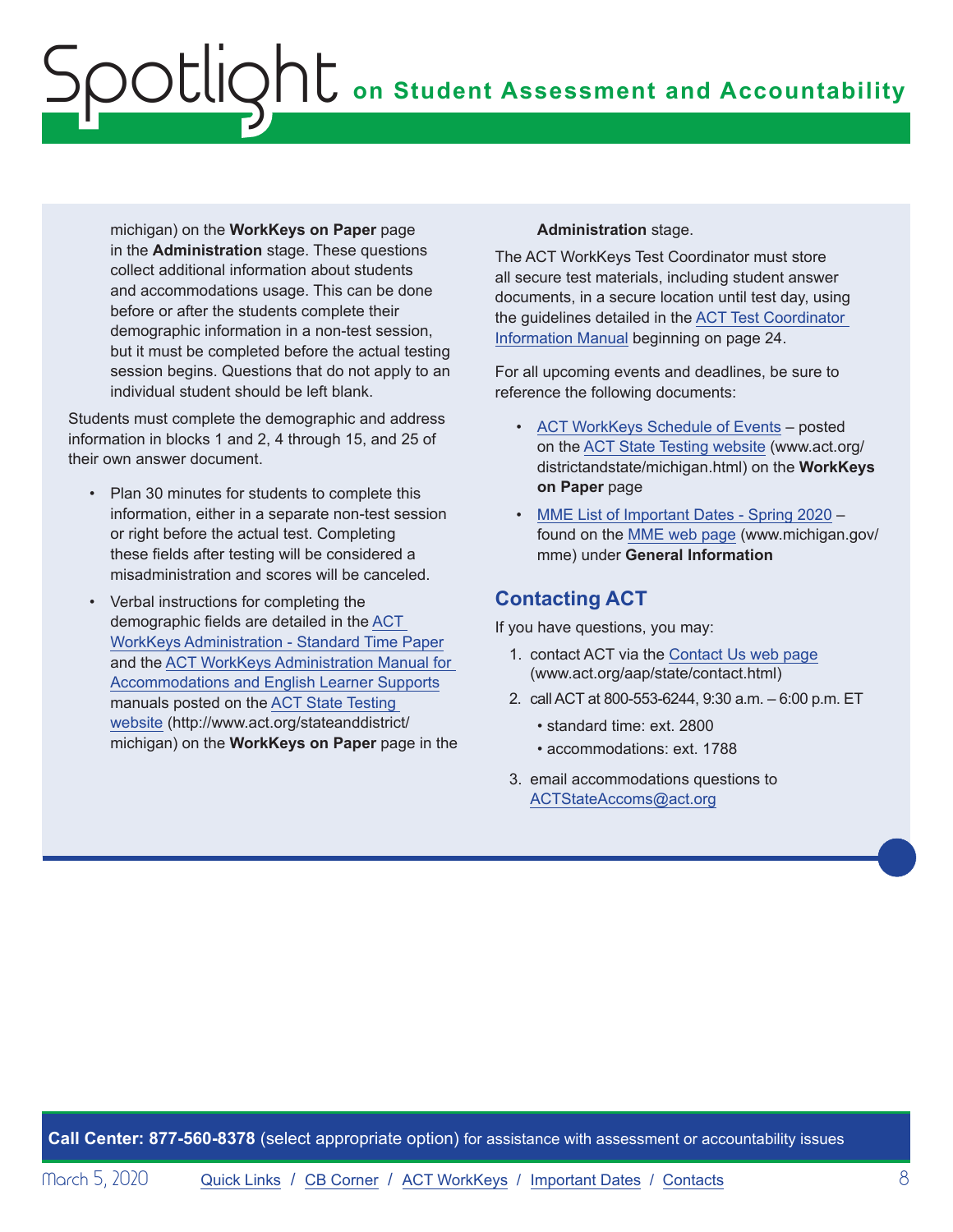## <span id="page-8-1"></span><span id="page-8-0"></span>**Important Dates**

## **Approaching Deadlines!**

#### **Friday, March 6, 2020**

- Window to submit an [Alternate INSIGHT Availability](https://baameap.wufoo.com/forms/2020-alternate-insight-availability-request/)  [Request Form](https://baameap.wufoo.com/forms/2020-alternate-insight-availability-request/) (https://baameap.wufoo.com/ forms/2020-alternate-insight-availability-request/) **CLOSES**; see the article in the [January 16 Spotlight](https://www.michigan.gov/documents/mde/Spotlight_1-16-20_678716_7.pdf) (www.michigan.gov/mde-spotlight)
- Window to submit a [WIDA ACCESS for ELLs After-](https://baameap.wufoo.com/forms/zizkk670iqceea/)[Hours Testing Request Form](https://baameap.wufoo.com/forms/zizkk670iqceea/) (https://baameap.wufoo. com/forms/zizkk670iqceea/) **CLOSES**

#### **March 13, 2020**

• **WIDA** Additional Material Order Window **CLOSES**

## **Coming Next Week . . .**

#### **March 9, 2020**

• Receive **ACT WorkKeys** test materials this week, if chosen during Manage Participation

#### **March 10, 2020**

• **ACT WorkKeys** training webinar, 3:30–4:30 p.m. ET, [Register here](https://event.on24.com/wcc/r/2124036/C50E209AAEDE2B03029BDE55DA459C17)

## **March 2020**

## **ACT WorkKeys**

#### **March 16, 2020**

• Receive **ACT WorkKeys** test materials this week, if chosen during Manage Participation

#### **March 23 – April 7, 2020**

• Order additional **ACT WorkKeys** test materials via the [OEAA Secure Site](http://www.michigan.gov/oeaa-secure) (www. michigan.gov/oeaa-secure)

### **WIDA**

#### **Now – March 19, 2020**

• Pre-Identification for **WIDA**

#### **Now – March 20, 2020**

• **WIDA** Test Administration window

## **SAT and PSAT**

#### **March 23–27, 2020**

• Delivery of preadministration and testing materials for the **SAT with Essay**, **PSAT 10**, and **PSAT 8/9**

#### **March 25, 2020, 3–4 p.m.**

• Testing Tips Webinar for the **SAT with Essay**, **PSAT 10**, and **PSAT 8/9** – [Register here](https://tinyurl.com/TestingTips-MI) (https://tinyurl.com/ TestingTips-MI)

#### **March 27 – April 7, 2020**

• Additional Material Order window for the **SAT with Essay**, **PSAT 10**, and **PSAT 8/9**.

**Call Center: 877-560-8378** (select appropriate option) for assistance with assessment or accountability issues

Morch 5, 2020 [Quick Links](#page-0-0) / [CB Corner](#page-4-1) / [ACT WorkKeys](#page-6-1) / [Important Dates](#page-8-1) / [Contacts](#page-9-1) 9